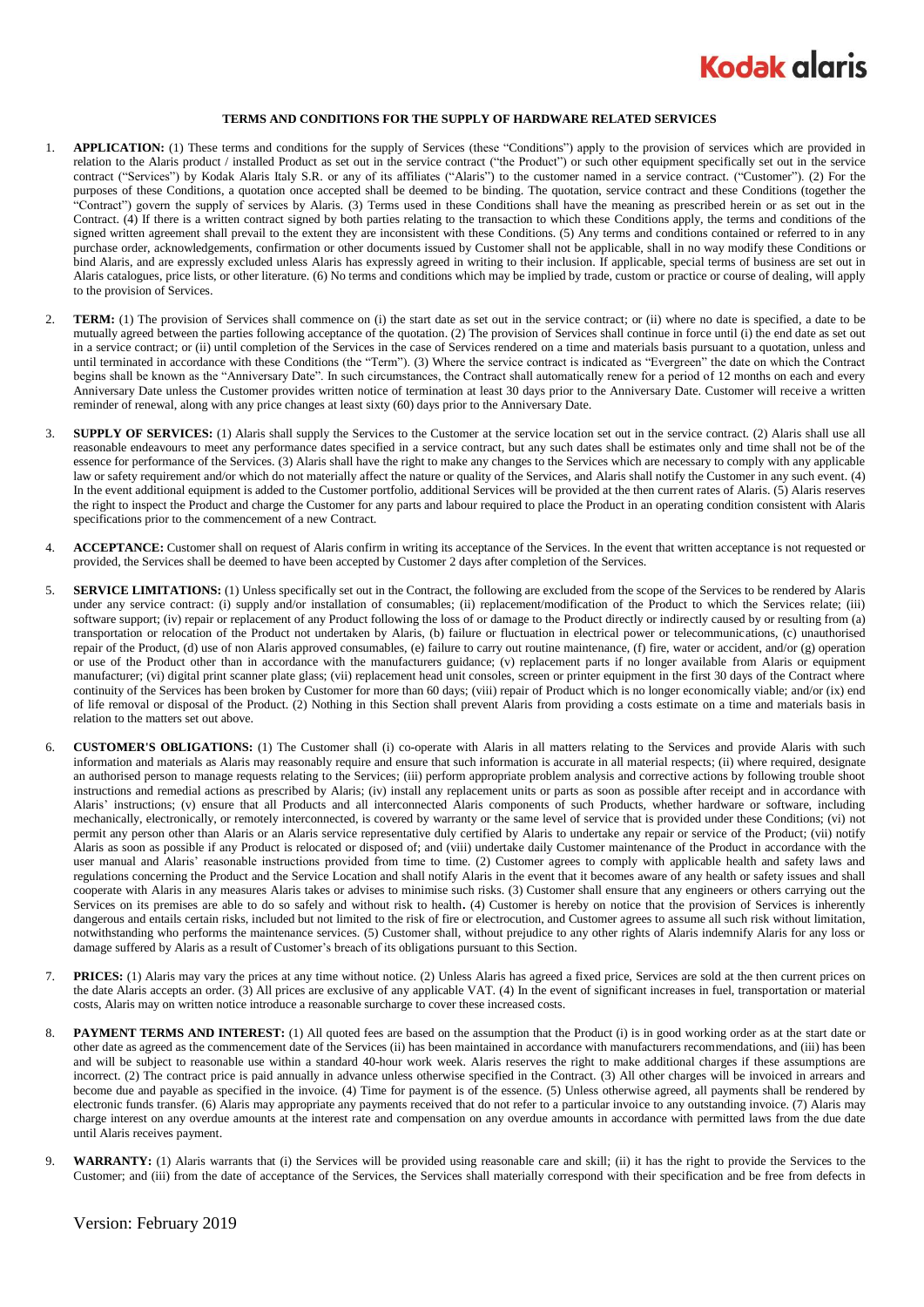## **Kodak alaris**

material and workmanship for the duration of the Contract. (2) All warranties, conditions or other terms (whether express or implied by statute, common law, arising from conduct or a previous course of dealing, or trade custom or usage) as to quality, fitness for any particular purpose and/or merchantability, are, to the fullest extent permitted by law, excluded from the Contract. (3) On account of Services claimed to be defective, Customer shall not be entitled to (a) cancel (or withdraw from) the Contract, (b) claim a reduction of the agreed fees for the performance of the defective Services or make payment deductions, or (c) withhold payment of invoices. Subject to any exclusions of Alaris' liability for defects pursuant to the Contract, in case of any warranty claim by Customer due to the performance of defective Services, Alaris shall only be obliged to, at its discretion, repeat performance of the defective services or credit to Customer the full fee paid for the defective Services. In particular, any liability of Alaris for minor defects in the Services (i.e. defects not materially impairing the Customer from using (or benefiting from) the respective work products) shall be excluded. (4) Alaris' warranty shall not apply in relation to any defect arising from (i) the acts, omissions, negligence or defaults of the Customer or the Customer's employees, agents or end customers; (ii) failure to comply with operating instructions or other recommendations of Alaris as to the storage, handling and/or use of the Services; (iii) wilful damage; (iv) use not in accordance with the purpose for which they were designed; or (v) misuse or alteration or repair of the Services other than by persons authorised by Alaris. (4) The warranty is not transferable.

- 10. **LIMITATION OF LIABILITY:** (1) If not expressly provided for otherwise in these Conditions, in no event, whether in contract, tort (including in either case negligence), misrepresentation (other than fraudulent misrepresentation), breach of statutory duty or otherwise pursuant to the Contract, shall Alaris be liable for any loss of profits, anticipated savings, revenue, business, loss or corruption of data, loss of use, loss of goodwill, loss due to delay or any indirect or consequential loss or damage whatsoever or any claims from third parties for such damages. (2) Alaris' liability for breach of the warranty set out in Section 9 (1) above, is, at Alaris' option, limited to the repair, replacement or crediting of the full price paid for the Services that directly gave rise to the claim. (3) Subject to (1) and (2), Alaris' aggregate liability for all other claims, whether in contract, tort (including in either case negligence), misrepresentation (other than fraudulent misrepresentation), breach of statutory duty or otherwise pursuant to the Contract, shall be limited to the net price paid by the Customer for the specific Services giving rise to the claim in the twelve (12) months prior to the date on which the loss or damage occurred. (4) Nothing in the Contract shall be deemed to exclude or limit Alaris' liability in respect of: (i) Loss or damage caused by wilful intent or gross negligence of Alaris or Alaris' officers, employees, agents or contractors; (ii) Injuries to or death of any person, caused by Alaris or Alaris' officers, employees, agents or contractors; or (iii) any other liability which cannot be excluded by law. (5) Any claim for loss or damages, except a claim for damages arising out of (4), must be notified to Alaris within twelve (12) months as from the date on which the damage was caused, failing which such claim is deemed to be waived.
- 11. **FIRMWARE:** In relation to any Alaris firmware supplied as part of the Product ("Firmware"), Alaris shall provide updates where possible to correct errors and bugs in the Firmware, in accordance with the response time set out in the Contract. For the purposes of these Conditions, the term "Firmware" does not include software, embedded or otherwise which is provided by a third party in third party hardware ("Third Party Software"). Support for Third Party Software is subject to the terms of a separate agreement between the Customer and the third party supplier. If updates, upgrades or supplements of the Firmware are provided, use is governed by these Conditions, subject to any amendments made by Alaris from time to time, unless otherwise notified in writing. For the avoidance of doubt, Alaris has no obligation under the Contract to provide support in relation to any ancillary, additional or supporting software which is subject to a separate agreement.
- 12. **INTELLECTUAL PROPERTY:** All intellectual property rights, meaning all inventions, registered designs, design rights, data base rights, copy rights, know-how, trademarks, trade secrets and all other intellectual property rights, and the applications for any of the same and any rights or forms of protection of a similar nature and having equivalent or similar effect to any of them which may subsist anywhere in the world, ("Intellectual Property Rights") in or arising out of or in connection with the Services shall be owned and retained by Alaris.
- 13. **INDEMNIFICATION:** (1) Customer shall (i) not cause or permit any third party to cause any damage or endanger the Intellectual Property Rights of Alaris; and (ii) without prejudice to any other rights of Alaris, indemnify Alaris for any loss suffered by Alaris by reason of any use by Customer, Customer's employees, agents or customers, of Intellectual Property Rights of Alaris other than in accordance with the Contract. (2) Customer shall without prejudice to any other rights of Alaris, indemnify Alaris for any loss suffered by Alaris, howsoever arising, by reason of Customer's breach of its obligations pursuant to Sectio[n 6](#page-0-0) above. (3) In the event of a claim, or notification of an intention to make a claim, which may reasonably be considered likely to give rise to a liability under this indemnity ("Claim"), Customer shall: (i) as soon as reasonably practicable, give written notice of the claim to Alaris specifying the nature of the Claim in reasonable detail; and (ii) not make any admission of liability, agreement or compromise in relation to the Claim. (4) Customer shall not, except with the prior written consent of Alaris, consent to entry of any judgment or enter into any settlement that does not include as an unconditional term given by the claimant or plaintiff to Alaris and its affiliates a release from all liability and blame with respect to the Claim.
- 14. **SUSPENSION AND TERMINATION:** (1) If Alaris' performance of any of its obligations under the Contract is prevented or delayed by any act or omission by the Customer or failure by the Customer to perform any relevant obligation ("Customer Default"), Alaris shall without limiting its other rights or remedies have the right to suspend performance of the Services until the Customer remedies the Customer Default, and to rely on the Customer Default to relieve it from the performance of any of its obligations to the extent the Customer Default prevents or delays Alaris' performance of any of its obligations. (2) Alaris shall not be liable for any costs or losses sustained or incurred by the Customer arising directly or indirectly from Alaris' failure or delay to perform any of its obligations as set out in the Contract; and the Customer shall reimburse Alaris on written demand for any costs or losses sustained or incurred by Alaris arising directly or indirectly from the Customer Default. (3) Where in Alaris' reasonable opinion, Product is no longer capable of economic repair or where parts are no longer available, such Product may be removed from the scope of the Contract on written notice to the Customer. In such case, the agreed service fees shall be reduced by the amount which was exclusively allocated to the provision of Services regarding the removed product. (4) Without prejudice to its other rights, Alaris may terminate the Contract or in its sole discretion suspend performance of the Services immediately by written notice to the Customer in the event that; (i) Customer fails to pay any sums due under and in accordance with the Contract; (ii) Customer breaches any terms of the Contract; (iii) Customer is unable to pay its debts as they fall due, passes a resolution for winding up (other than for the purposes of a solvent amalgamation or reconstruction) or if a court of competent jurisdiction makes an order to that effect, enters into a receivership or liquidation or otherwise ceases to carry on business or an analogous event occurs to Customer in any jurisdiction; (iv) an event pursuant to Section 19 (6) where such event has persisted for more than 14 days; or (v) pursuant to Sectio[n 17](#page-2-0) (2).
- 15. **CONFIDENTIAL INFORMATION:** (1) All non-public, confidential or proprietary information of Alaris, including but not limited to, specifications, samples, patterns, designs, plans, drawings, documents, data, business operations, pricing, discounts or rebates, disclosed by Alaris in connection with the Contract, whether disclosed orally or disclosed or accessed in written, electronic or other form or media, and whether or not marked, designated or otherwise identified as "confidential," shall be deemed to be confidential, to be used solely for the purpose of performing under the Contract and may not be disclosed or copied unless authorized in advance by Alaris in writing. (2) Upon Alaris' request, Customer shall promptly return all documents and other materials received from Alaris and delete any copies made thereof. (3) Alaris shall be entitled to apply for injunctive relief for any violation of this Section. (4) This Section does not apply to information that is: (i) in the public domain; (ii) known to Customer at the time of disclosure; (iii) rightfully obtained by Customer on a nonconfidential basis from a third party; or (iv) is required to be disclosed by any applicable law or by order of any Court of competent jurisdiction or any government body, agency or regulatory body, provided that the receiving party shall use all reasonable endeavours to give the disclosing party as much written